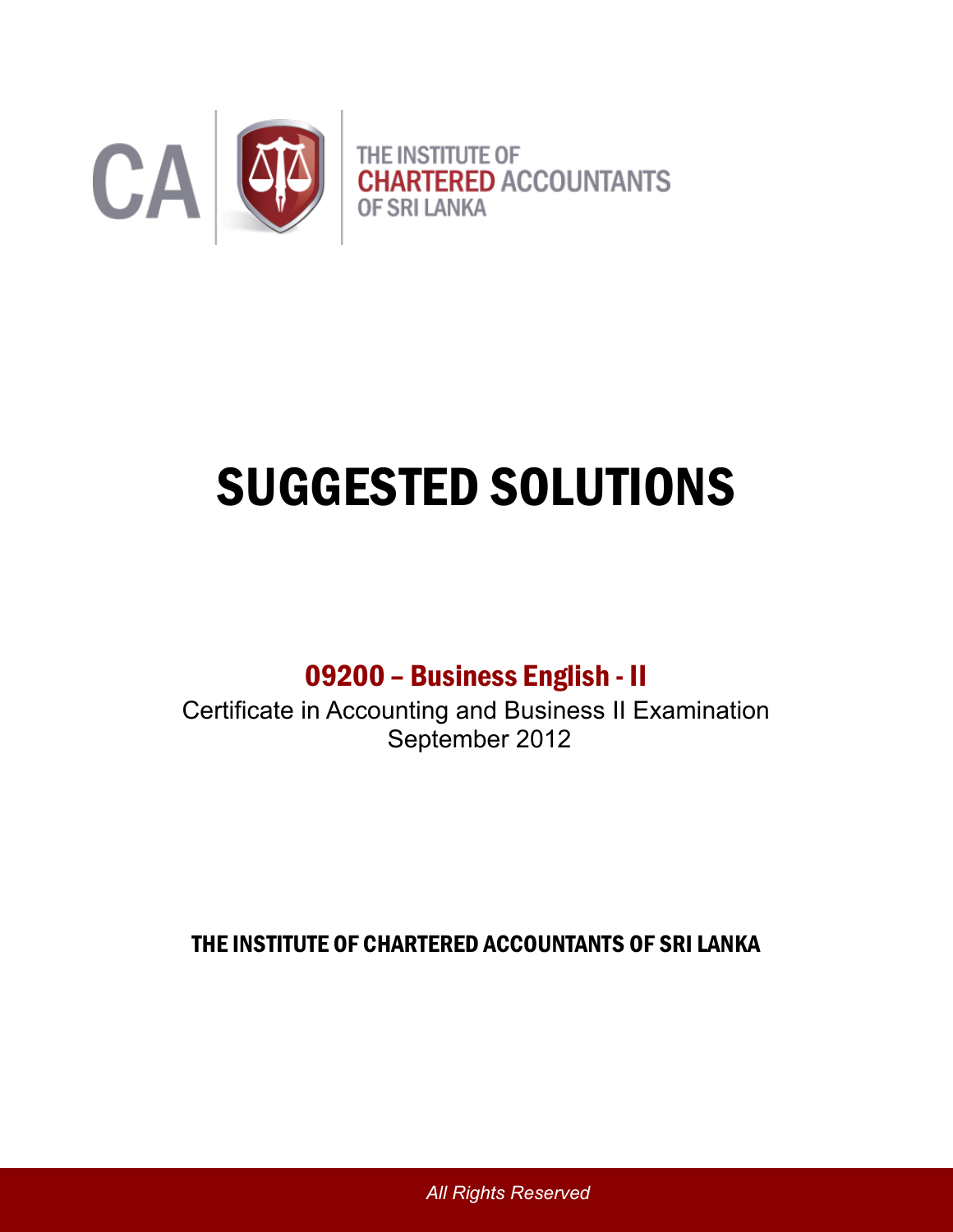- (1) was held
- (2) had signed
- (3) purchased
- (4) is used/was used / are used / were used
- (5) was selected
- (6) has been working / has worked
- (7) producing
- (8) begun
- (9) will be available / are going to be available / may be available
- (10) stood

 $(1 \times 10 = 10 \text{ marks})$ 

#### **Answer No. 02**

- (1) aren't you / am I correct
- (2) I'm not / I'm not the CEO / not
- (3) who do you want to meet / How can I help you / How may I help you sir? / what brings you here
- (4) you wait for  $10 /$  your wait 10
- (5) not in a
- (6) How are you
- (7) What / What has
- (8) the business deal we were / what I was / what we were (talking about last week)
- (9) didn't agree/disagreed
- (10) now he agrees/ he agrees now / now he is o.k. with it / now I have changed his mind
- (11) How did
- (12) explained
- (13) What do you
- (14) advertise on TV
- (15) is not very/is not that/ is not so / isn't

(Any other meaningful ,grammatically correct & relevant answers should be awarded marks)  $(1 \times 15 = 15 \text{ marks})$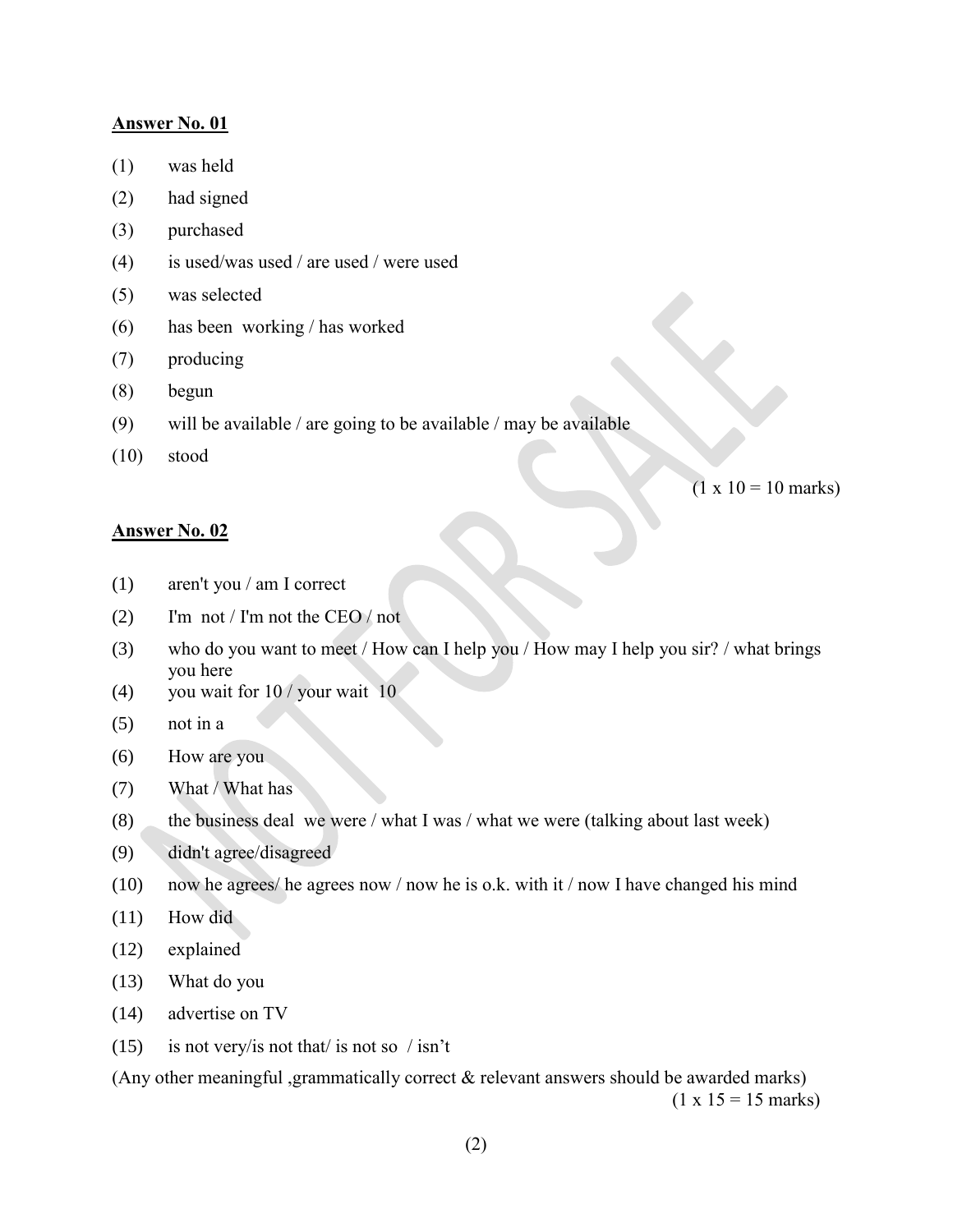| Format of the letter                                                                       |                                                                                          |  |
|--------------------------------------------------------------------------------------------|------------------------------------------------------------------------------------------|--|
| Sender's Address:                                                                          | Ronald & Sons, 23, Nuge Road, Wattala.                                                   |  |
| Date: Any appropriate date                                                                 |                                                                                          |  |
|                                                                                            | Receiver's Address: The Manager, Steelman Furniture Showroom, 42, Hill Street, Dehiwela. |  |
| Salutation : Dear Sir / Sir,                                                               |                                                                                          |  |
|                                                                                            | Subject : $1st$ Reminder / Delay in Delivery of Goods Order no (any suitable subject).   |  |
| Ending of letter :                                                                         | Yours faithfully<br>Signature and Name<br>Post(Purchasing Manager)                       |  |
| Body of the letter: Content based on the 5 points mentioned in the question                |                                                                                          |  |
| grammar - (2 marks)<br>Language:<br>Vocabulary- (2 marks)<br>spelling $-(2 \text{ marks})$ |                                                                                          |  |
|                                                                                            | If 'full block' format is used – no punctuation in addresses.                            |  |
|                                                                                            |                                                                                          |  |

(Total 15 marks)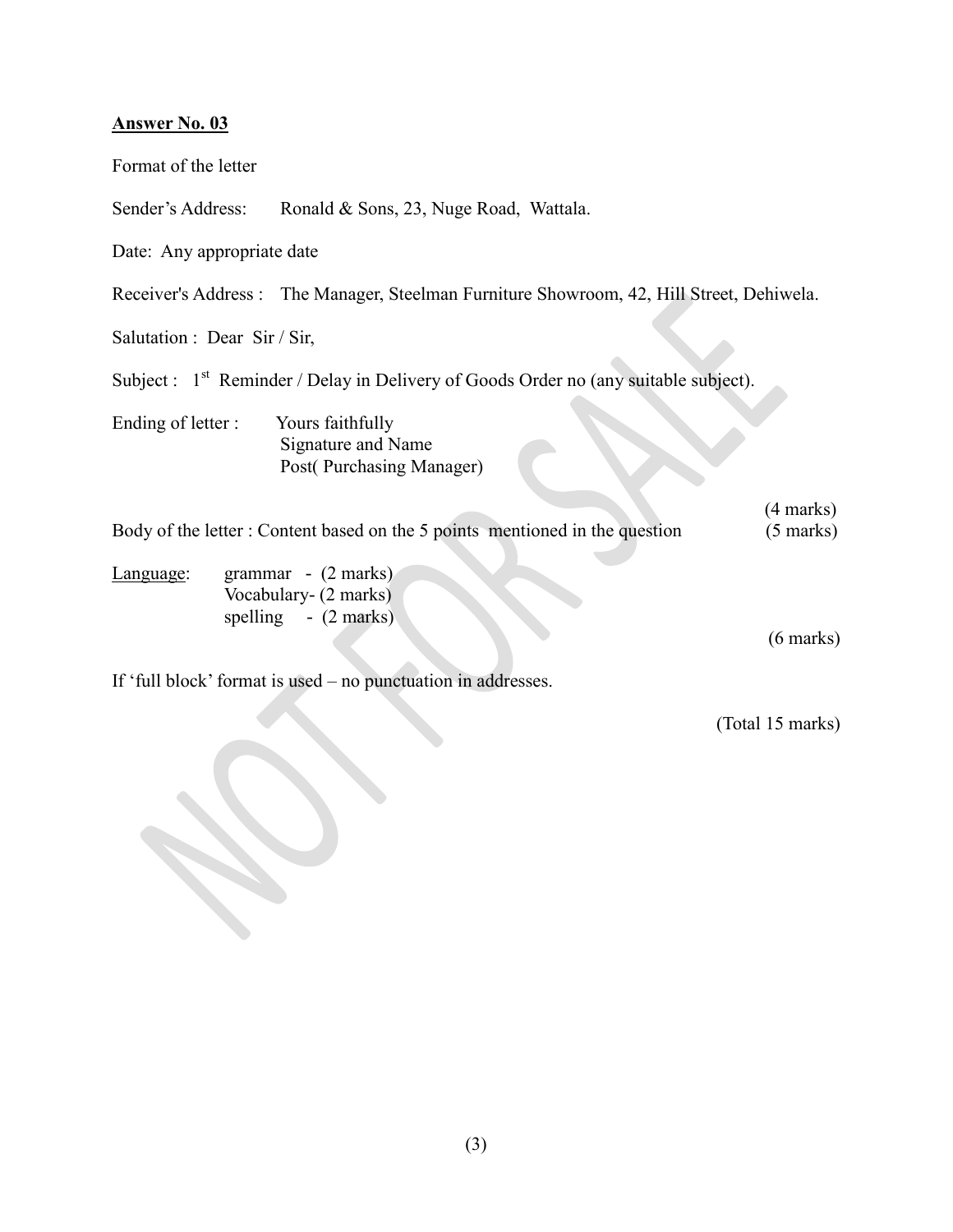Format of report – memo format or any other acceptable format of a report, i.e.

To:

From:

Date :

| Date :                                                             |                            |                                                                                                             |                     |
|--------------------------------------------------------------------|----------------------------|-------------------------------------------------------------------------------------------------------------|---------------------|
| Subject or Introduction:                                           |                            |                                                                                                             |                     |
| Content-                                                           | 1.<br>2.<br>3.<br>4.<br>5. | introduction / background<br>purpose / objective<br>findings<br>conclusion / observation<br>recommendations |                     |
|                                                                    |                            |                                                                                                             | $(7 \text{ marks})$ |
| Language (grammar, tenses, agreement, verb noun $\&$ prepositions) |                            |                                                                                                             | $(6 \text{ marks})$ |
| Organisation                                                       |                            |                                                                                                             | $(2 \text{ marks})$ |
|                                                                    |                            |                                                                                                             | (Total 15 marks)    |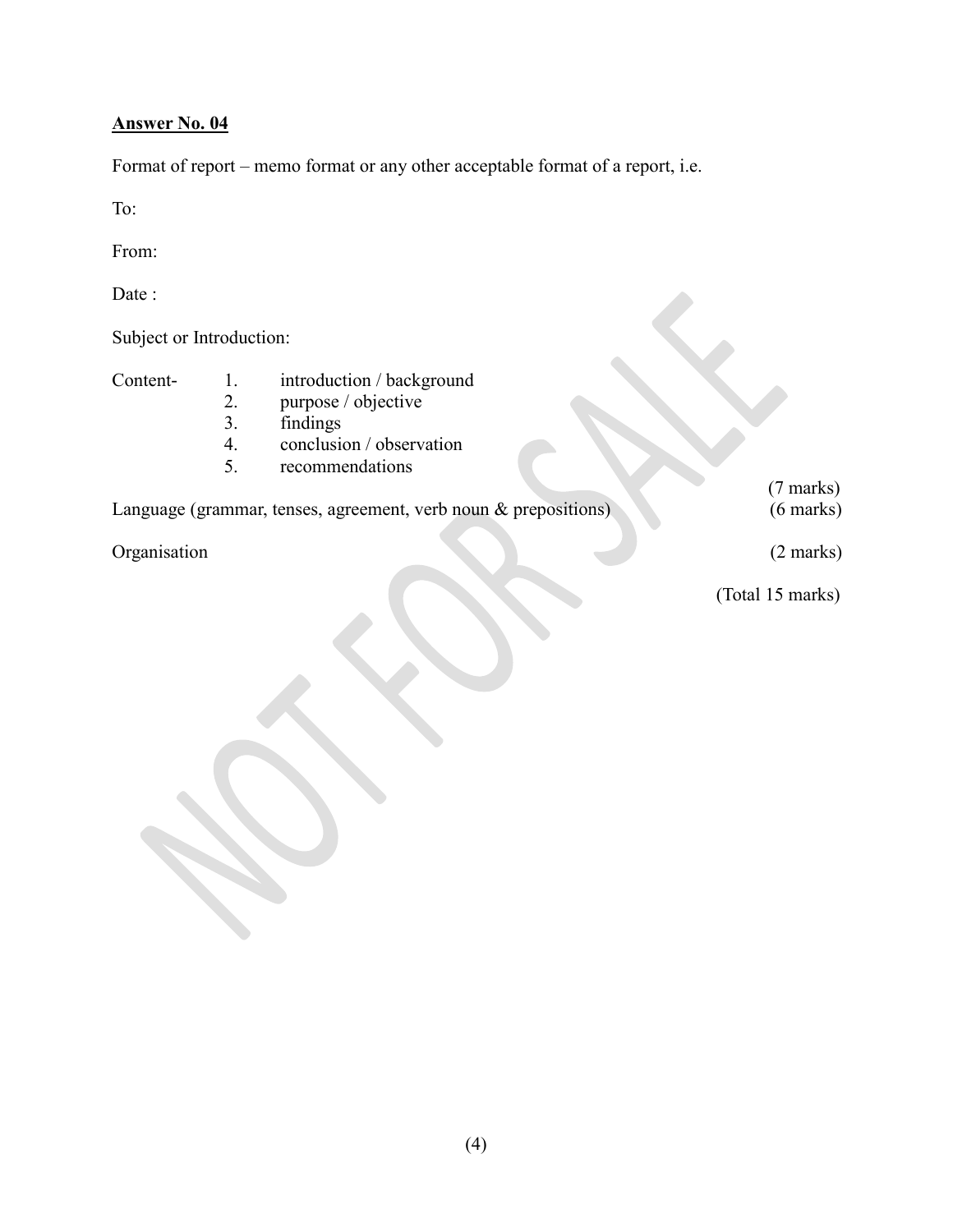Composition :

Introduction : (2 marks)

Conclusion : (1 marks)

Content : (5 marks)

Language : (10 marks) (grammar, vocabulary, discourse markers, punctuation)

Organization : (2 marks)

(Total 20 marks)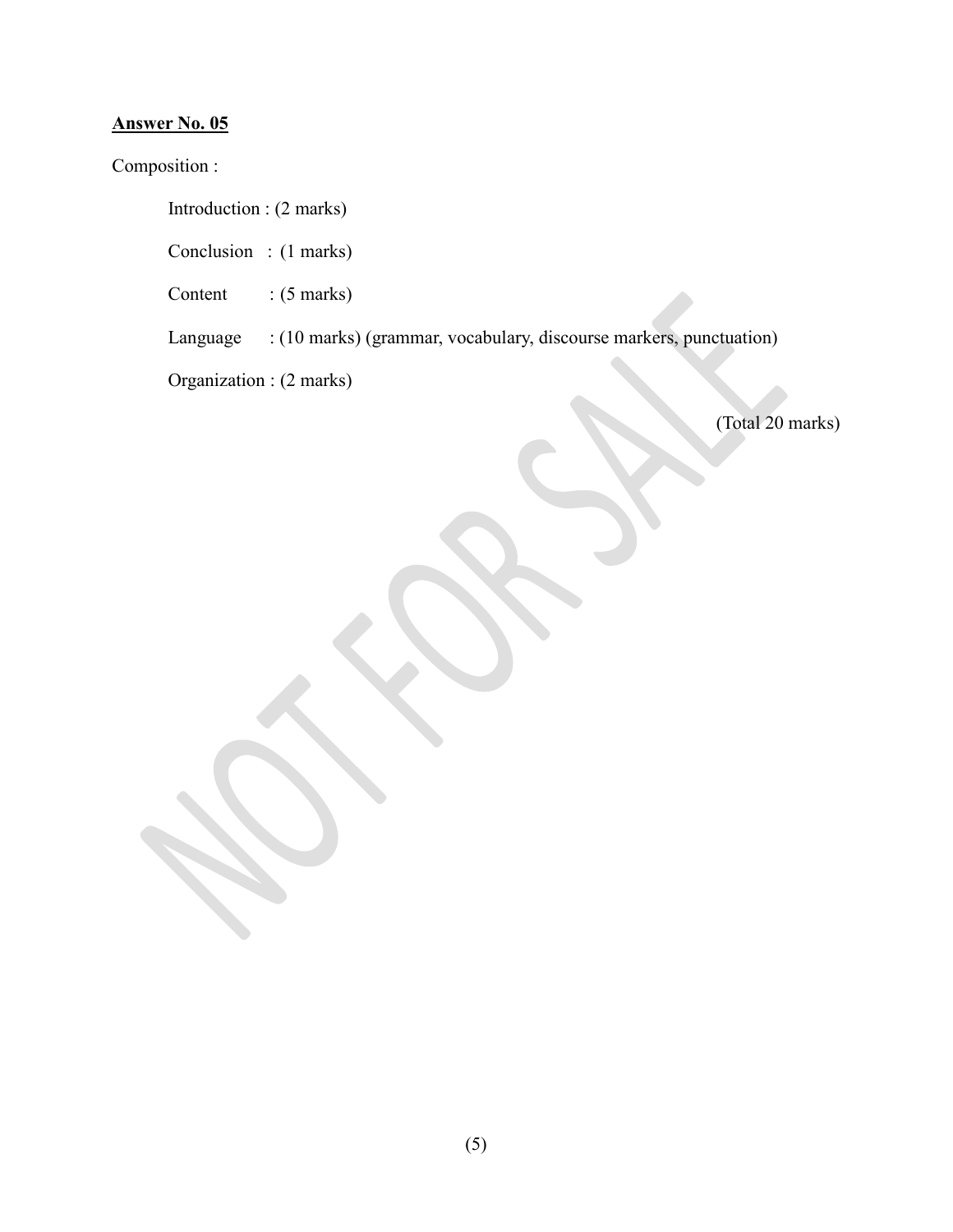**(A)**

- 1. F
- 2. T
- 3. F

**(B)**

 $(1 \times 3=3 \text{ marks})$ 

- 4. For fuel management and conservation.
- 5. The environment unit is constantly identifying areas of weight reduction on aircraft which has a considerable impact on fuel savings.
- 6. The personnel in Aviation Fuel Department, in Flight Operations and in house software experts.
- 7. The strong message sent by IATA to all air lines to achieve zero emission aircraft operations in 50 years.
- 8. a) optimum
	- b) pledged

 $(2 \times 5=10 \text{ marks})$ 

**(C)** An appropriate title: 2 marks

Content : 4 marks (explain the key sentence  $\&$  how we should preserve the environment)

Language: 4 marks

Organization: 2 marks (12 marks)

(Total 25 marks)